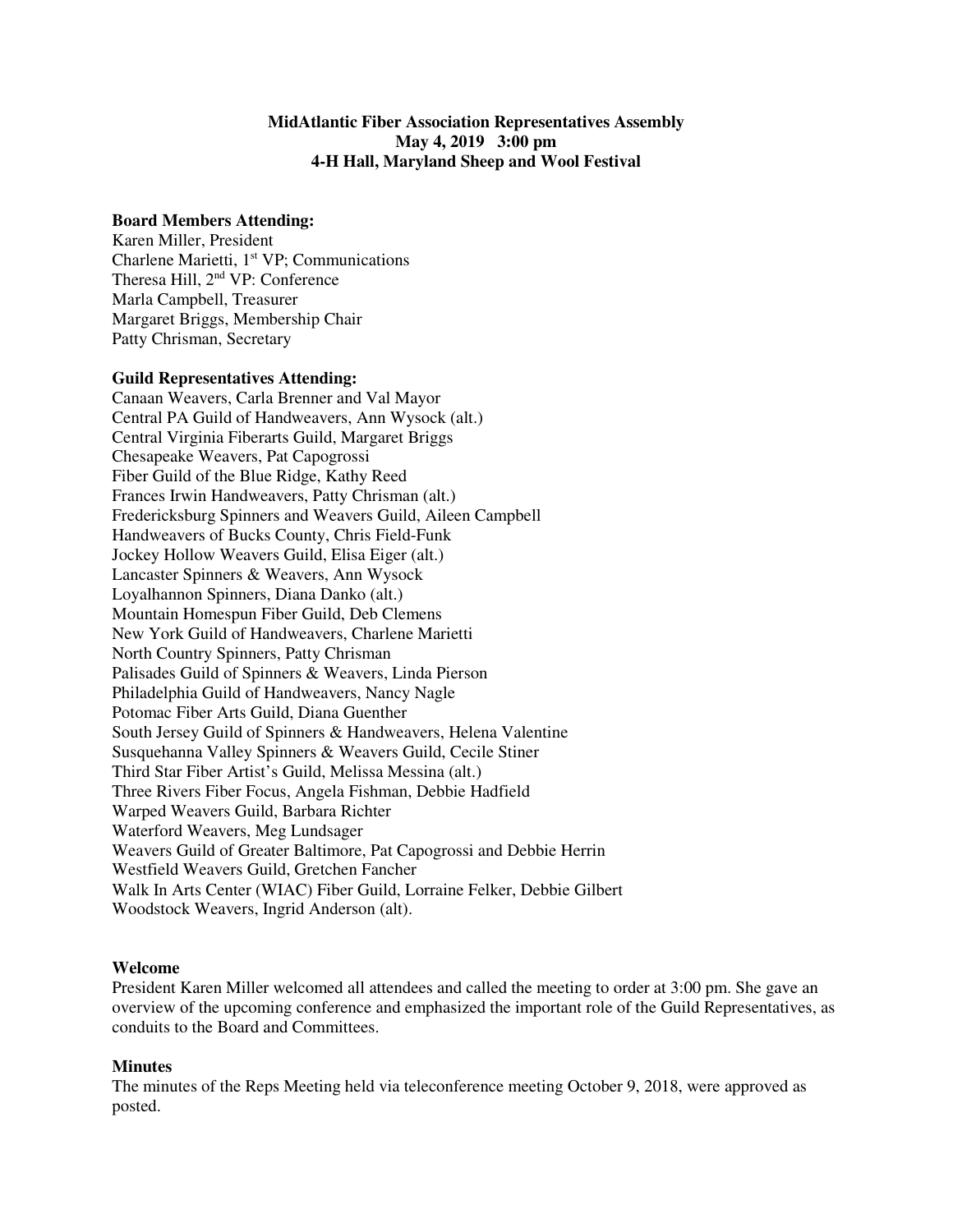**Treasurer's Report** (Treasurer Marla Campbell) Marla Campbell submitted the following report:

Current Balances as of May 1, 2019

| 18 month CD<br>Money Market<br>Checking | 75,000.00<br>51,695.98<br>272,118.38 |
|-----------------------------------------|--------------------------------------|
| <b>Total Assets</b>                     | 398.814.36                           |

(See attached financial statement)

**Nominating Committee Report** (Past President/Nominating Committee Chair Elisa Eiger) Elisa submitted the following report of the Nominating Committee (Elisa Eiger, Jockey Hollow Weavers Guild) and Carol Steuer (New York Guild of Handweavers):

In accordance with the bylaws of the MidAtlantic Fiber Association, Article VII Section 2, the election of officers will take place on Saturday, June 29 at the 2019 Conference. These officers will serve for the term that starts October 1, 2019 and ends September 30, 2021.

The Nominating Committee is pleased to present the following slate of officers for the MidAtlantic Fiber Association's October 2019 to September 2021 cycle.

- for President: Helena Valentine (South Jersey Guild of Spinners and Handweavers)
- for First Vice President: Sara Robbins (Philadelphia Guild of Handweavers)
- for Second Vice President: Margaret Briggs (Central Virginia Fiberarts Guild)
- for Treasurer: Marla Campbell (Central Virginia Fiberarts Guild)
- for Secretary: Patty Chrisman (North Country Spinners (NJ))

The election will be held Saturday, June 29, at the Reps Breakfast. Details of the time and location to be announced.

In addition, the Nominating Committee nominates the following individuals for the next Nominating Committee:

- Elisa Eiger (Jockey Hollow Weavers (NJ))
- Karen Miller (Foothills Spinners and Weavers Guild (VA))

There remains an opening for a third member of the next Nominating Committee.

**Conference Report** (Conference Chair Theresa Hill) Theresa reported that the Conference is sold out with a total of 435 students registered. The deadline to submit for the Fashion Show and the Art Show has been extended to May 19. The deadline to register for Spinning Games is June 1. The deadline to complete online registration for the Towel Exchange and the Skein Competition is June 22.

There are many events (e.g. Market Place) available for day trippers even if not taking a class, including housing in the dorms at Millersville University.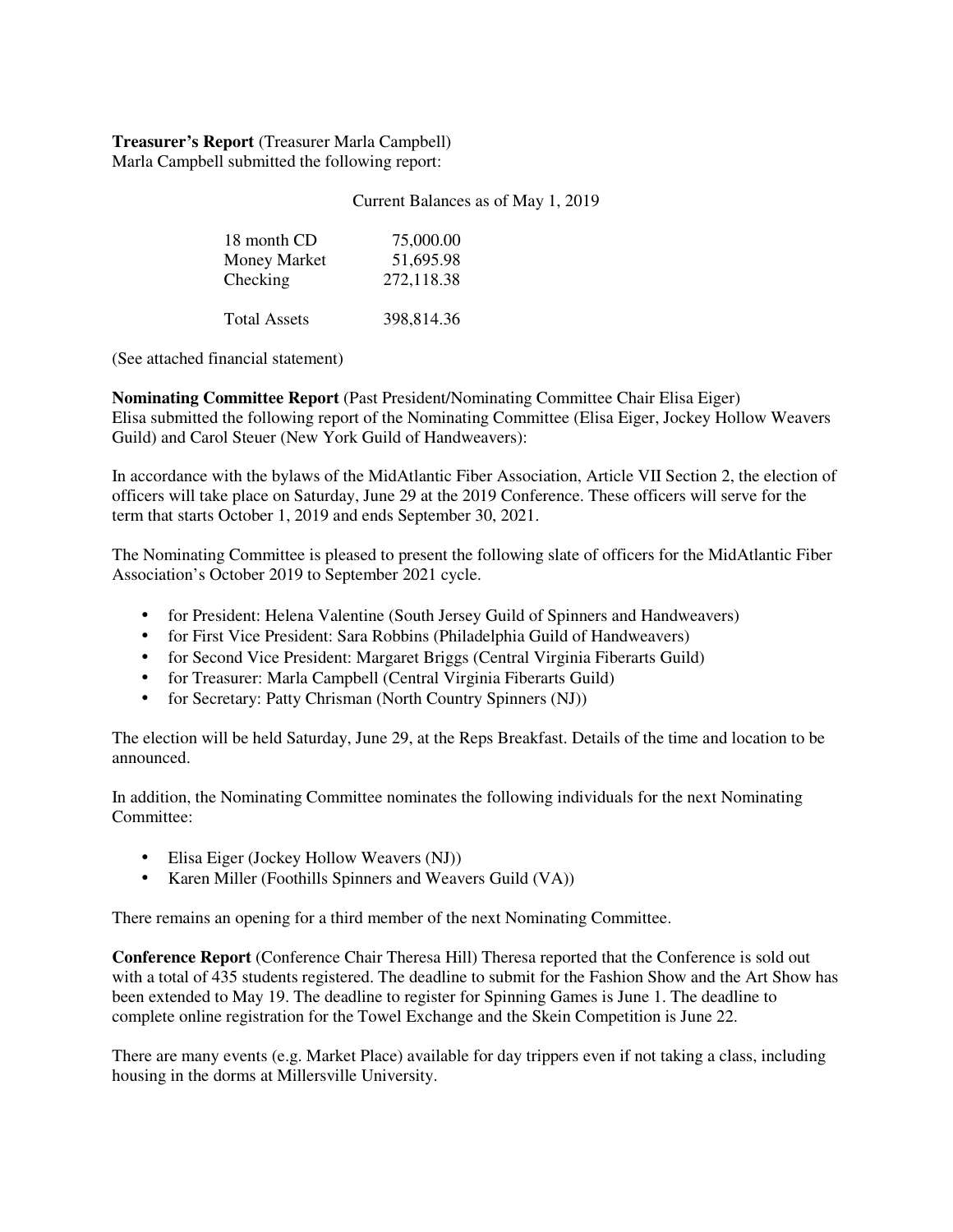Ann Wysock collected the Guilds' contributions to the MAFA Goody Bags and Theresa Hill offered a thank you to all the guilds for their participation.

Several ideas pertaining to the upcoming Conference were discussed:

- The idea of providing a Box Lunch for those attendees wanting to leave right away on Sunday without eating at the dining hall. The option of offering an "upgrade" to a "deluxe" box lunch for an additional fee was floated, but seemed an unnecessary complication. The box lunch option will be included in an email survey.
- Collecting the badge holders at the end of the conference for re-use at future conferences.
- Discussion about whether every attendee would want a water bottle. Consensus was that if there was a MAFA Conference logo, most would want one.
- Possibility of "networking tables" that would be posted and marked for use by different states, or guild officers etc. This would likely be at either Friday or Saturday lunchtime. Details to be announced at a later date.

## **Conference Communications Report** (First Vice President Charlene Marietti)

Charlene discussed the website and the amount of information available. There really is a need for a central location for up to date information, and the website is ideal. Guild Reps really need to promote and educate their guilds about the website and what it as to offer.

**Conference Volunteers Report** (Membership Chair/Volunteer Coordinator Margaret Briggs) Many volunteer opportunities remain and will be included in the Reps Newsletter. It was emphasized that prior experience is not necessary for volunteer positions. Discussion about the opportunity for guilds to contribute to "Guild Profiles."

**Grants/Fellowship Committee Report** (President Karen Miller for Grants Chair Mary Strouse) Karen reported that there were a record number of applicants for Fellowships this year. The Board increased the number of fellowships from 4 to 8 because of the strength of the applications. It is not too early to start thinking about Guild Grants. The deadline for the application is November 1. These are grants awarded to guilds for guild activities that support MAFA's mission.

## **Other Business**

The Reps Meeting will be Saturday morning of the conference. Details of time and location to be announced.

## **Adjourn**

Upon motion by Margaret Briggs; Second by Kathy Reed; the meeting was adjourned at 3:43 pm.

Submitted by Patty Chrisman, Secretary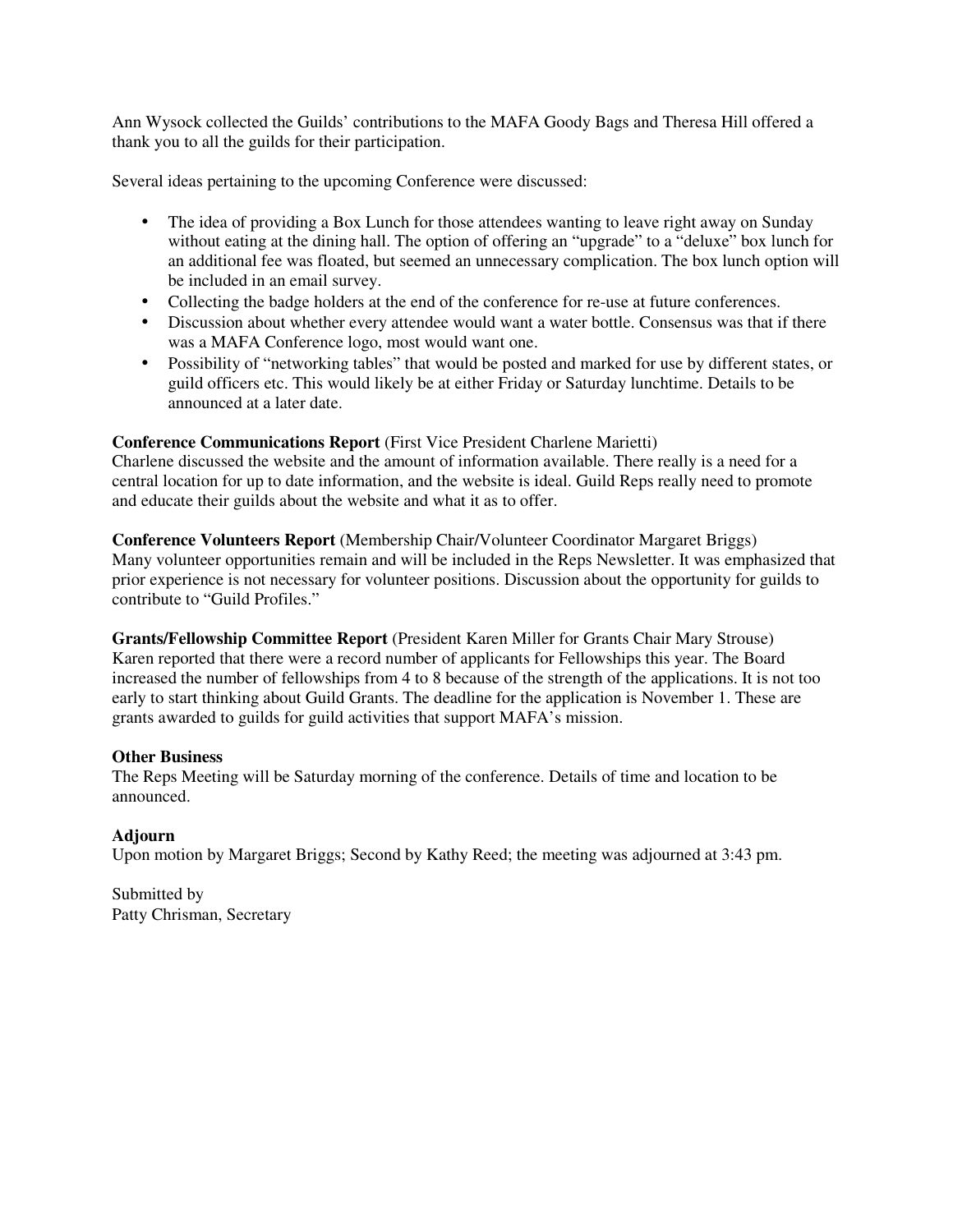# 8:22 PM **MAFA** 05/01/19 **Balance Sheet** Cash Basis **As of May 1, 2019**

|                                                                                                                                                                              | May 1, 19                |
|------------------------------------------------------------------------------------------------------------------------------------------------------------------------------|--------------------------|
| <b>ASSETS</b><br><b>Current Assets</b><br><b>Checking/Savings</b><br>18 Month CD - Matures 6/1/20<br><b>Bus Money Market</b>                                                 | 75,000.00 1<br>51,695.98 |
| <b>Checking Bus Adv Plus</b>                                                                                                                                                 | 272,118.38 2             |
| <b>Total Checking/Savings</b>                                                                                                                                                | 398,814.36               |
| <b>Total Current Assets</b>                                                                                                                                                  | 398,814.36               |
| <b>TOTAL ASSETS</b>                                                                                                                                                          | 398,814.36               |
| <b>LIABILITIES &amp; EQUITY</b><br><b>Liabilities</b><br><b>Current Liabilities</b><br><b>Other Current Liabilities</b><br><b>Fellowships</b><br><b>Grants Final Payment</b> | $2,400.00$ 3<br>765.00 4 |
| <b>Total Other Current Liabilities</b>                                                                                                                                       | 3,165.00                 |
| <b>Total Current Liabilities</b>                                                                                                                                             | 3,165.00                 |
| <b>Total Liabilities</b>                                                                                                                                                     | 3,165.00                 |
| <b>Equity</b><br><b>Retained Earnings</b><br>Net Income                                                                                                                      | 152,131.68<br>243,517.68 |
| <b>Total Equity</b>                                                                                                                                                          | 395,649.36               |
| <b>TOTAL LIABILITIES &amp; EQUITY</b>                                                                                                                                        | 398,814.36               |